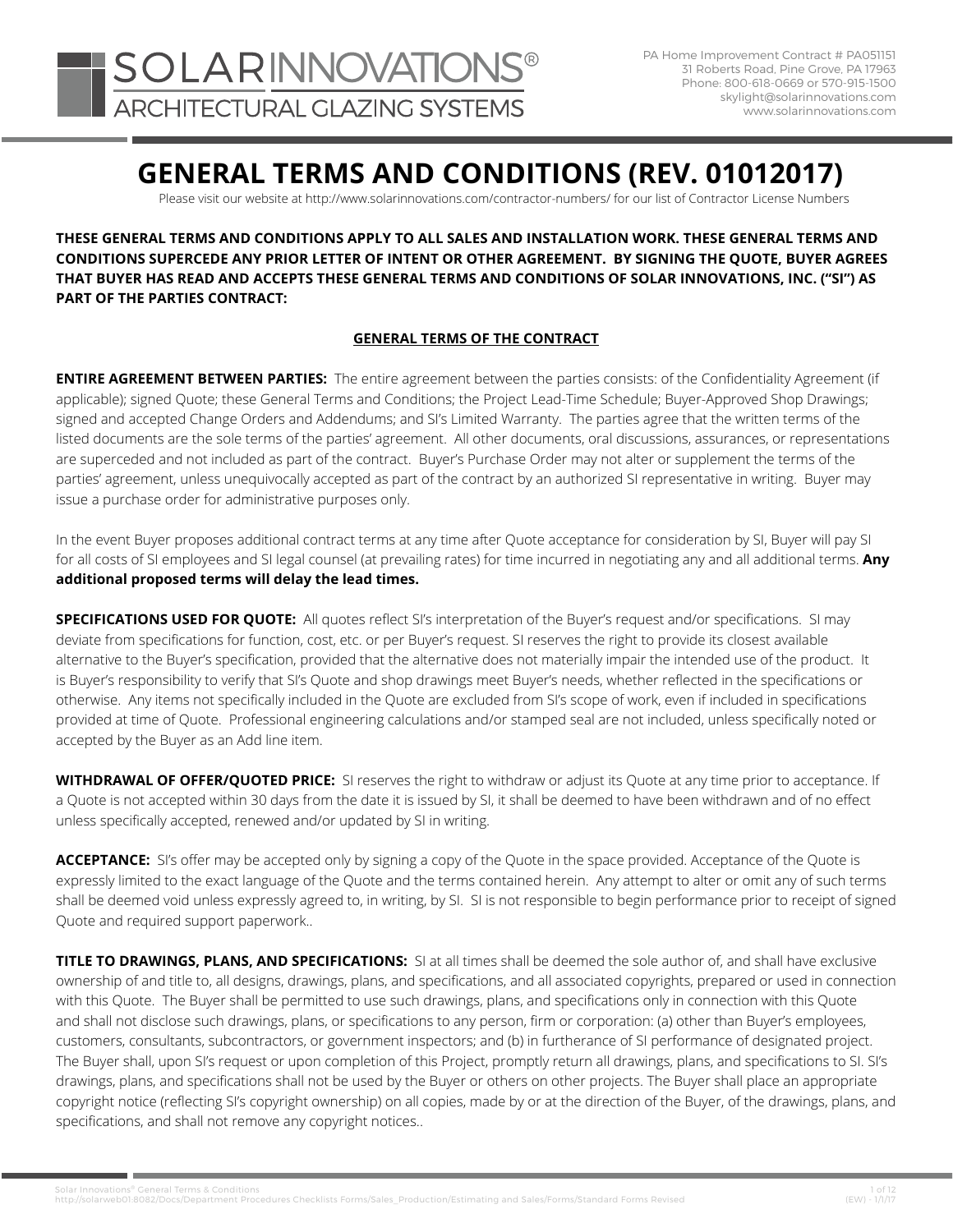**DRAWING APPROVAL:** SI will provide detailed Shop Drawings. Drawings are designed to insure that the Buyer and SI agree on Product to be produced. By approving Shop Drawings, Buyer and/or its agents are accepting full responsibility for dimensions, details, and criteria listed. SI recommends consulting with an industry professional prior to approving Shop Drawings, as SI will not be held liable or responsible for any alleged inaccurate dimensions or specifications approved by the Buyer on the Signed Shop Drawings. Buyer assumes all responsibility for contents of final Shop Drawings that Buyer has approved. Construction and fabrication of SI's product, in material conformity with approved Sign Drawings, will constitute satisfactory fabrication and/or installation of the product.

Submission of final signed and approved Shop Drawings more than 90 days from date of initial submission by SI, or any other cause that is beyond the control of SI, regardless of timing, may result in the adjustment contract price to offset any increase in the cost of labor/materials to be incurred by SI, plus a reasonable mark-up for overhead and profit. Increases in the contract price will follow the SI Change Order process. Buyer agrees to sign and approve said Change Orders.

After the effective date of these General Terms and Conditions, SI will be transitioning to the Paradigm ERP System. SI's Quotes using Paradigm will include detail regarding the product being purchased that is not available in SI's current software. Not all products will require shop drawings in that system. Buyer may purchase shop drawings at Buyers option. If Buyer declines to purchase separate shop drawings, Buyer and/or its agents are accepting full responsibility for dimensions, details, and criteria listed in the executed Quote in the same manner described above for approval of shop drawings.

**CHANGE ORDER:** Any modifications to the original Signed Quote will follow SI's Change Order approval process. Any alterations to projects which require engineering re-evaluation or revised drawings will be charged to the Buyer at prevailing rates. Buyer is required to sign a Change Order accepting the additional time and applicable costs before any revision work will begin. Depending on the nature of the Change Order request, price modification may apply. In the absence of an approved Change Order, SI will be entitled to reasonable compensation for any additional materials or services which Buyer had knowledge and/or accepted the benefit of the work. Additionally, lead times may be extended based: (a) on the nature of the Change Order; (b) delay in its execution; and/or (c) business conditions at time of Change Order acceptance.

**INSPECTION:** Buyer may request inspection of the goods ordered at SI's manufacturing site. Such inspection shall be conducted so as not to interfere with SI's operations and only upon a written request with a minimum notice of a one (1) week.

**CANCELLATION:** SI may cancel/terminate Buyer's agreement if: a) Buyer fails to make any payment due SI by the date indicated herein or on the invoice; b) Buyer fails to perform any other obligation in a timely manner, including approval of Shop Drawings, return of PDS documents, or other obligations; c) Buyer is otherwise in material breach of the Contract; or d) Buyer fails, upon request, to provide adequate assurance of its ability to perform its contractual obligations. Upon ten (10) days written notice to Buyer, and failure of Buyer to cure a default, SI may terminate the contract and apply all deposits to its damages. Upon termination, SI may contract with Buyer's customer or other involved party to complete the Project without recourse by Buyer. Cancellation by Buyer will be effective only upon written acknowledgement of SI.

Upon cancellation by SI for Buyer's default or by Buyer, SI is entitled to recover the contract price less only the costs saved by not being required to fully perform. In that event, payment to SI shall include, but is not limited to, all costs and expenses incurred in SI's performance, as well as reasonable compensation for overhead and profit. SI shall have not less than thirty (30) days to provide to Buyer a calculation of the balance owed, in accordance with this paragraph, following SI's cancellation or acknowledgement of Buyer's notice of cancellation.

**CONFIDENTIALITY:** By receiving requested information provided by SI, Buyer and anyone acting on Buyer's behalf shall treat the information as confidential. Proprietary, protected or confidential information will not be disclosed to any third party, except in furtherance of Buyer's project and consistent with industry standards, unless upon the written consent of SI. .

**COMMUNICATIONS WITH OTHERS:** Buyer agrees that if Buyer's customer, end-user, or any other party involved in Buyer's project communicates to SI that Buyer's work, conduct, management of a project or performance of service is deficient, SI may (at its option) conduct an investigation to determine the legitimacy of the complaint and Buyer's compliance with SI's requirements and published service procedures. Buyer authorizes SI to communicate directly with Buyer's customer or other involved parties and conduct any such investigation. Buyer also authorizes SI to contact Buyer's customer/end user or other involved party if Buyer fails to respond to inquiries by SI relating to the project. Buyer agrees to take such corrective actions as may be reasonably requested by SI. SI reserves the right to take any action needed to service the Buyer's customer or other involved party if, in SI's reasonable discretion, Buyer fails

20 11 20 2 2 of 12 conditions® General Terms & Conditions<br>http://solarweb01:8082/Docs/Department Procedures Checklists Forms/Sales\_Production/Estimating and Sales/Forms/Standard Forms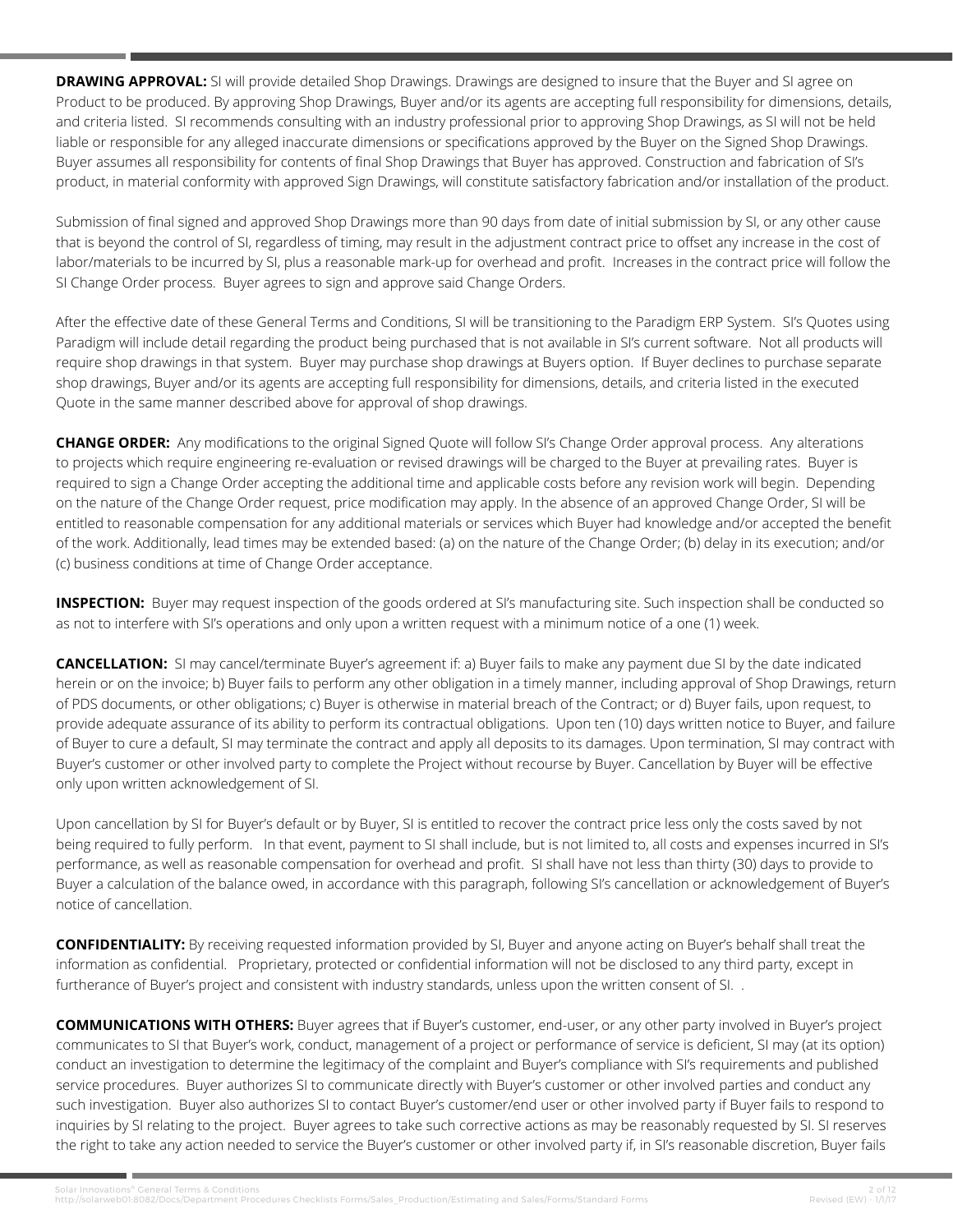to do so in a timely manner. In the event of breach by Buyer, SI shall be entitled to reimbursement of all reasonable costs incurred to service the Buyer's customer. Buyer acknowledges that its failure to adhere to the provisions of this paragraph shall constitute a material breach of this Agreement.

**CONTACT INFORMATION:** The name, address, and phone number of the property owner and all pertinent points of contact (Architect, General Contractor, etc.) will be required on the Job Specific Information Form to be submitted with Buyer-signed Quote. Buyer hereby warrants and certifies that the information being provided is correct, especially the jobsite address and owner identification. Buyer will be responsible to pay any damages, losses, costs, or expenses incurred by SI resulting from Buyers' failure to provide correct information, including any inability of SI to effectively assert a lien against the correct property.

#### **PAYMENT AND COLLECTION TERMS**

**STANDARD TERMS:** Any orders less than \$5,000.00 must be paid in full at the time the order is placed. Orders totaling between \$5,000.00 and \$10,000.00 and ALL orders shipping outside of the United States must be paid in full prior to shipment (50% deposit due with signed Quote/50% paid two weeks prior to shipment). Projects that are greater than \$10,000.00 follow standard terms of: 50% deposit due with signed Quote; 40% paid 2 weeks prior to shipment; 10% paid with a certified check or wire transfer at time of shipment, subject to credit approval. Payment terms are applied independently to each partial shipment pursuant to the Quote. Deposit payment is due within one week of receipt of signed Quote. Any delay in deposit payment may delay the release of project to drafting. In the event that there are any outstanding monies owed to SI for any reason, SI reserves the right to delay production, suspend lead times or hold a shipment on any job until such time as all invoices have been paid in full. Any payments made prior to shipment will require verification of funds if not paid by certified check or wire transfer before material will be released for shipment. SI may require a personal guarantee. At any time at the sole discretion of SI, SI retains the right to amend these payment terms. . Buyer grants a security interest in all deposits/payments made for any project by Buyer. In the event of any payment default by Buyer, Buyer authorizes Solar to apply any deposit/payment for any other project towards the past due amount. Solar's duty to perform the project(s) associated with any applied deposit/payment shall be suspended until such time as deposit(s)/payment(s) are restored. Payments will be applied to any outstanding invoice(s) of Buyer at the discretion of SI.

Credit cards will not be accepted for international shipments or projects that SI does not have mechanics lien rights. Credit cards with international addresses will not be accepted. Otherwise, credit cards will be accepted for payment at the sole discretion of SI. Wire transfer is the only accepted form of international payment.

**INSTALLATION PAYMENT TERMS:** 50% due before or upon arrival of crew/start of installation (payment on day of crew arrival must be by wire transfer); and 50% due upon substantial completion of installation services, unless otherwise outlined on project payment terms. At SI's discretion, projects exceeding two weeks for SI crew will be paid on a weekly basis pursuant to payment schedule issued by SI at or before start of installation. Payment terms for international installation locations are, by wire transfer, 90% due five (5) business days before arrival of installation crew; 10% upon crew's completion of installation.

**JOINT CHECK AGREEMENT:** SI will require, for all new Buyers purchasing for resale with no credit history with SI, a Joint Check Agreement to be completed by Buyer and Buyer's customer. SI reserves the right to require a Joint Check Agreement to be completed by ANY Buyer and Buyer's customer, regardless of history with SI, if SI believes payment is insecure.

**DEFAULT OF PAYMENT:** All payments must be made within the specified timeframes of the Quote and these General Terms and Conditions. Buyer is not permitted to make back charges, deductions, or offsets against payments due under the terms of the parties' contract; any such actions will be a material breach of the contract. Buyer will be responsible for a finance charge of 1.50% per month on all past due amounts. The minimum monthly finance charge will be \$10.00 per month. Default of payment on any one (1) invoice by Buyer may result in full revocation of credit terms and place the entire account on credit hold. Buyer will be responsible for all reasonable attorney fees and other costs incurred in collecting any and all past due balances. Attorney's fees of 35% of the outstanding balance or \$250.00 per hour shall be conclusively presumed reasonable, but shall not preclude SI from recovery of higher amounts if reasonable. Buyer will be charged a \$50.00 fee for any checks returned for insufficient funds.

**CHARGEBACKS:** Revocation of credit card authorization and/or chargebacks by Buyer are not permitted. Buyer will be responsible for all costs incurred by SI in contesting any chargeback or deduction against the amount due, including the labor costs incurred by SI for its employees in addressing or contesting the chargeback. Any credit card chargebacks will result in permanent cancellation of credit card purchasing privileges and the voiding of applicable warranties.

Solar Innovations® General Terms & Conditions 3 of 12 http://solarweb01:8082/Docs/Department Procedures Checklists Forms/Sales\_Production/Estimating and Sales/Forms/Standard Forms Revised (EW) - 1/1/17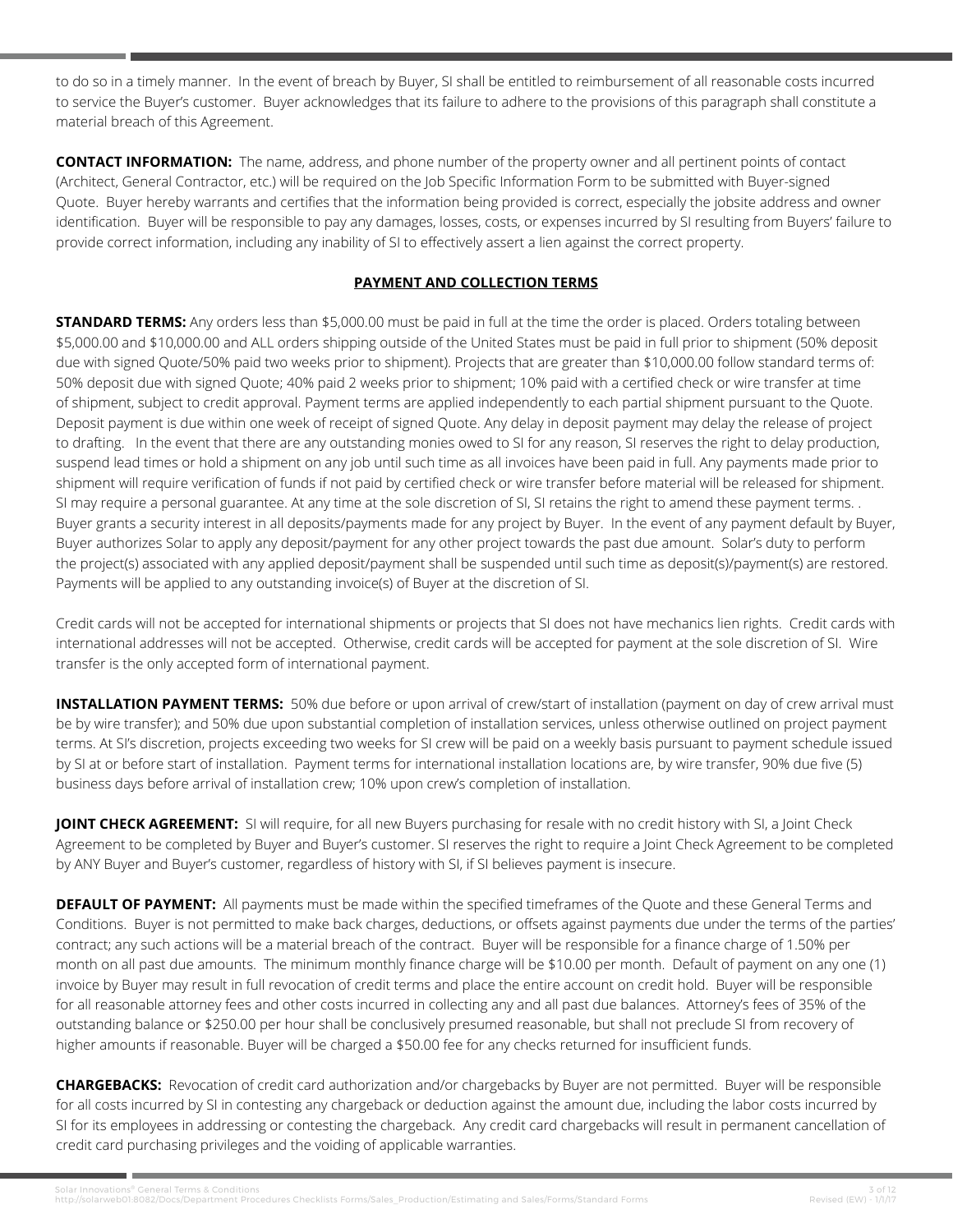**UNFORESEEN MATERIAL INCREASES:** Where the price of the material, equipment, energy, or other indirect/direct associated costs (if applicable) increases in excess of 5% during the term of the contract, through no fault of SI, the contract sum shall be equitably adjusted by Change Order. A significant price increase means a change in price from the date of the Quote to the date of performance. Buyer agrees to sign and approve said Change Orders.

**SALES/USE TAX:** All applicable taxes are the responsibility of the Buyer. Estimated sales tax on the Quote is a budgetary amount only. SI will not be liable for calculation errors or rate differences. All sales tax due will be invoiced, as per shipment destination's applicable tax rate(s), with the final invoice if product ships to a state in which SI is registered to collect and remit sales tax (see Quote for current list of registered states). If Buyer or the end-user qualify for sales tax-exempt status, Buyer must mail, e-mail, or fax a copy of the appropriate state's Tax Exemption Certificate, Direct Pay Permit or Resale Certificate to SI's accounting department. If the certificate(s) Buyer provides cannot be accepted in good faith, SI will impose sales/use tax on these transactions, if applicable. Acceptance of exemption paperwork in good faith does NOT mean these forms will be accepted as valid exemption by the State requiring them. Buyer will complete and return a Sales & Use Tax Exemption Statement required by SI after receiving a signed Quote and Buyer. Failure to return this form promptly will delay shipment of the goods as shipment will not be released without all necessary paperwork on file. Buyer is responsible for remitting sales tax in states SI is not registered to remit sales tax. If SI is installing this product, SI will collect and remit use tax.

**OTHER TAXES:** Prices on the goods are exclusive of all Federal, State, Municipal, Sales, Use, or any other type of tax, including, without limitation, taxes on manufacture, sales, receipts, occupation, use and similar taxes, unless otherwise stated. Any other type of tax not specifically included in Quote that may arise or is assessed as a result of this purchase will be the responsibility of the Buyer.

**MECHANICS LIEN PROCESS:** It is SI's standard operating procedure to issue a preliminary notice and/or notice of intent to file a lien for ALL projects to secure collection of payment. SI reserves the right to file liens per the requirements of the applicable state without reservation to protect SI's interests. In the event that SI asserts a mechanics lien against the owner of the property, Buyer will be responsible for all reasonable counsel fees, costs, interest, and charges incurred in pursuing the mechanics lien, even if those items are not recoverable against the owner.

**MECHANICS LIEN WAIVER:** Upon written request, SI will provide Buyer with a SI Conditional Lien Waiver if payment has not been received and/or a SI Unconditional Lien Waiver if payment has been received and funds verified. Endorsement of a Buyer supplied lien waiver is at the sole discretion of SI. Buyer agrees that payment will not be withheld if SI standard form and commercially acceptable lien waivers are provided by SI.

# **PROJECT SCHEDULE**

**PROJECT LEAD TIME:** SI issues a tentative Project Lead Time Schedule at time of Quote acceptance. This schedule will remain in effect as long as the Buyer meets Buyer's obligations pursuant to the Quote and these General Terms and Conditions. Lead times are conditioned upon the receipt of signed Quote, final signed/approved Shop Drawings, receipt of all payments when due, return of substrate, and all other required forms. Any delay in submissions/payments/approvals by Buyer will extend lead times.

In the event of any revisions to the Project Lead Time Schedule due to approvals, Change Orders or any other circumstances beyond the control of Solar, Buyer acknowledges and agrees that SI has the right to revise the Schedule based on prevailing productions schedules, holidays, Solar shutdowns or other events impacting Solar's ability to respond to the revision. SI lead times are increased by one week each for Thanksgiving, the December holiday season, and the New Year's Holiday. Lead times are also increased by three days for Memorial Day, Labor Day, and the 4th of July. If Buyer's project includes any of these holidays, please increase the lead time by the appropriate number of days.

Upon request of Buyer, SI may, in its discretion, offer an accelerated ("Fast Track") Project Lead Time Schedule for an additional cost. SI can have a duty to provide an accelerated project lead time only upon a written Change Order signed by SI.

**ESTIMATED LEAD TIMES/DELAYS:** Project estimated lead times are noted on the Project Schedule provided with or following receipt of the executed Quote. All lead times are subject to change based upon material availability or other situations beyond SI's reasonable control. All orders or contracts, whether or not Fast Track, are accepted with the understanding that they are subject to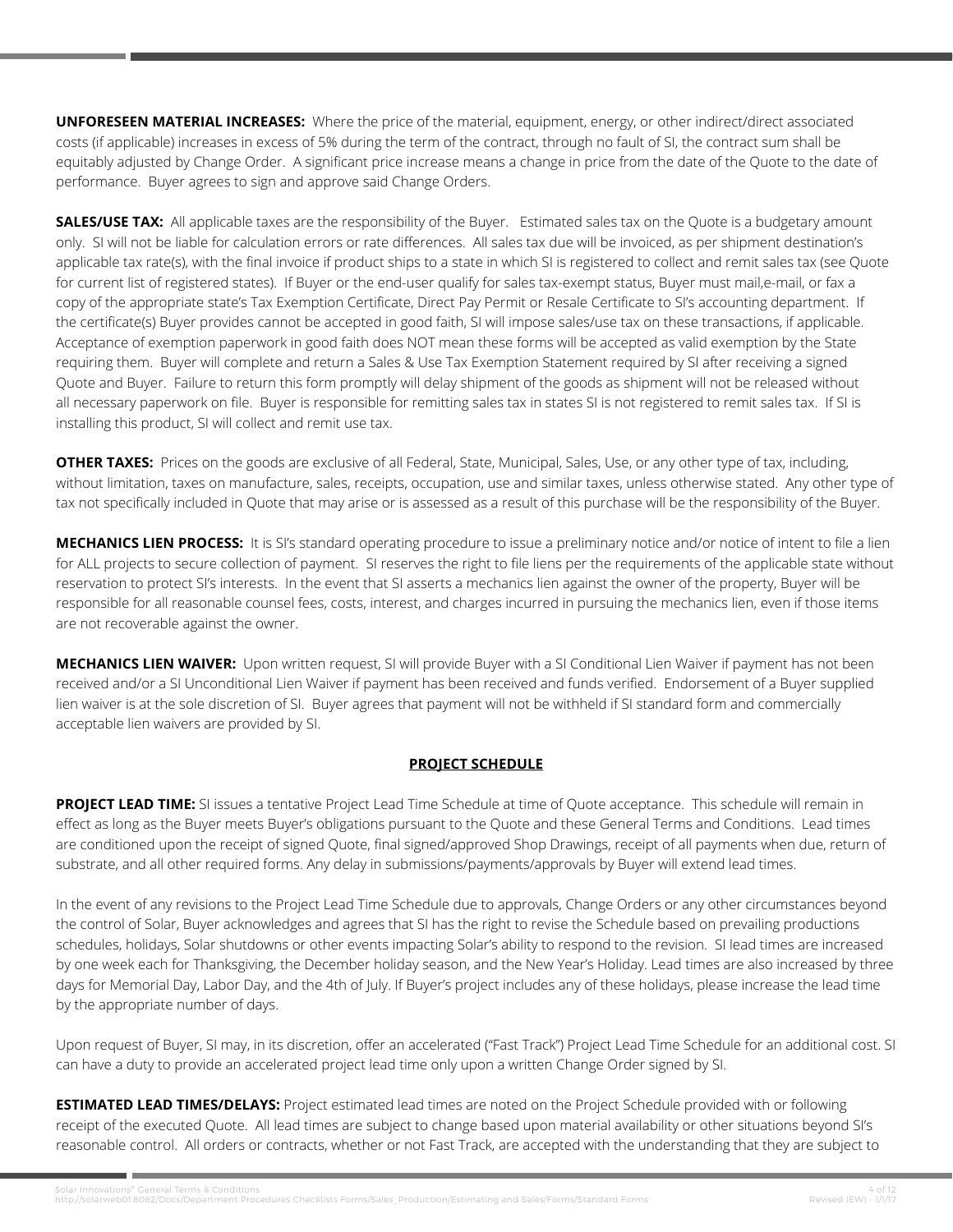SI's ability to obtain the necessary raw materials. All orders or contracts, as well as shipments applicable thereto, are subject to SI's current manufacturing schedules, government regulations, orders, directives, and restrictions that may be in effect from time to time. SI will not be liable for delay of shipments caused, directly or indirectly, by or from fires, floods, accidents, civil unrest, acts of God, war, terrorism, government interference or embargoes, strikes, labor difficulties, shortage or delay of labor, fuel, power, materials or supplies, transportation delays, or any other cause or causes (whether or not similar in nature to any of these hereinbefore specified) beyond SI's reasonable control.

Custom colors/finishes requested by Buyer will impact lead times. Buyer must approve samples of custom colors/finishes. The Project Lead Time Schedule will be suspended after samples are supplied until such time as Buyer has approved the samples, in writing.

#### **SITE PREPARATION AND INSTALLATION**

SITE PREPARATION: This paragraph applies to both SI installed products and products installed by others. Buyer is solely responsible to ensure that site is prepped and ready based on the approved Shop Drawings for either SI's product or installation crew arrival, including but not limited to rough opening dimension, base wall preparation, curb preparation, etc. Buyer has provided project specific information and approved Shop Drawings to SI. Buyer warrants that all information it provided is accurate. SI will rely on the accuracy of all such information. SI will not be held liable for any site conditions/installation issues which are related to incorrect or incomplete information provided by Buyer, or on any drawings approved by Buyer. Should SI be delayed at any time during installation, site supervision, or shipment because of any such inaccurate information or through the fault of any other party, Buyer will be responsible for any and all additional costs incurred or required due to delay. SI may determine that delays require SI's installation team or site supervisor to leave the job site and return at a later date at SI's sole discretion. Date of re-deployment of installation team will be at SI's discretion and subject to its scheduling, weather and any other relevant issues. Costs incurred, plus reasonable mark-up, for SI to re-deploy or re-ship will be the sole responsibility of the Buyer. If requested by SI, Buyer will sign and accept a Change Order accepting these charges even if Change Order is received after re-deployment or other delays are suffered.

**INTEGRATION OF NEW STRUCTURES WITH EXISTING STRUCTURES:** Integration of new structures with existing structures involves the risk of damage to existing structures. Existing structures can crack or fail during construction through no fault of SI. In the absence of negligence on the part of SI, SI is not liable for any damage caused to existing structures during the process of erection and integration of the SI product into existing structures. In that event, Buyer assumes all responsibility and costs for the replacement or repair of the existing structure (including any of its components), as well as any rework required by SI to remove or reinstall any SI products. It is also Buyer's responsibility to evaluate and determine whether installation of SI's product will impair the function or void the warranties associated with other structures/property of Buyer.

**REQUIRED SUBSTRATE CONDITIONS:** Unless otherwise specified in writing in Quote, the following terms apply to substrate conditions:

Wood: If SI based Quote on wood substrate, SI will be attaching to a standard 2x wood pack-out with proper embedment and edge distances. Standard pack-out is defined as a 2x with a minimum of (2) ¼" Lag fasteners perpendicular to the grain able to withstand a minimum bearing strength of 220lbs at any one point.

Concrete, Core Filled Block, and/or Solid Masonry: If SI based Quote on concrete, core filled block, and/or solid masonry substrate, SI will be attaching to solid concrete with proper embedment and edge distances. This standard pack-out is defined as 2,000psi concrete able to withstand a minimum bearing strength of 750lbs with a 1" embedment for a minimum of (2) ¼" Tapcon fasteners.

Brick/Stone: If SI based Quote on brick/stone substrate, SI recommends attaching to suitable wood pack out designed to maintain the loads required to support SI's systems. Customer will be responsible to secure wood pack out, unless wood pack out by SI is included in Quote. If requested, SI will provide a cost for capping the wood in aluminum. SI will attach the appropriate fasteners to the wood substrate at a required frequency and bearing capacity to meet the appropriate loads.

Steel: If SI based Quote on steel substrate, SI assumes it will be attaching to a maximum 1/8" to 1/4" thick steel member with proper embedment, clearance for complete fastener, a minimum of 3 threads, and edge distances. This steel member is to withstand a minimum bearing strength of 854 pounds-force for a minimum of (2) ¼" Tek 5 fastener. Any non standard fastener needed to attach to steel will require a change order for additional costs. Additional costs will also apply for SI to install unit into steel members with a thickness more than 1/4".

5 olar Innovations® General Terms & Conditions<br>http://solarweb01:8082/Docs/Department Procedures Checklists Forms/Sales\_Production/Estimating and Sales/Forms/Standard Forms Revised (EW) - 1/1/17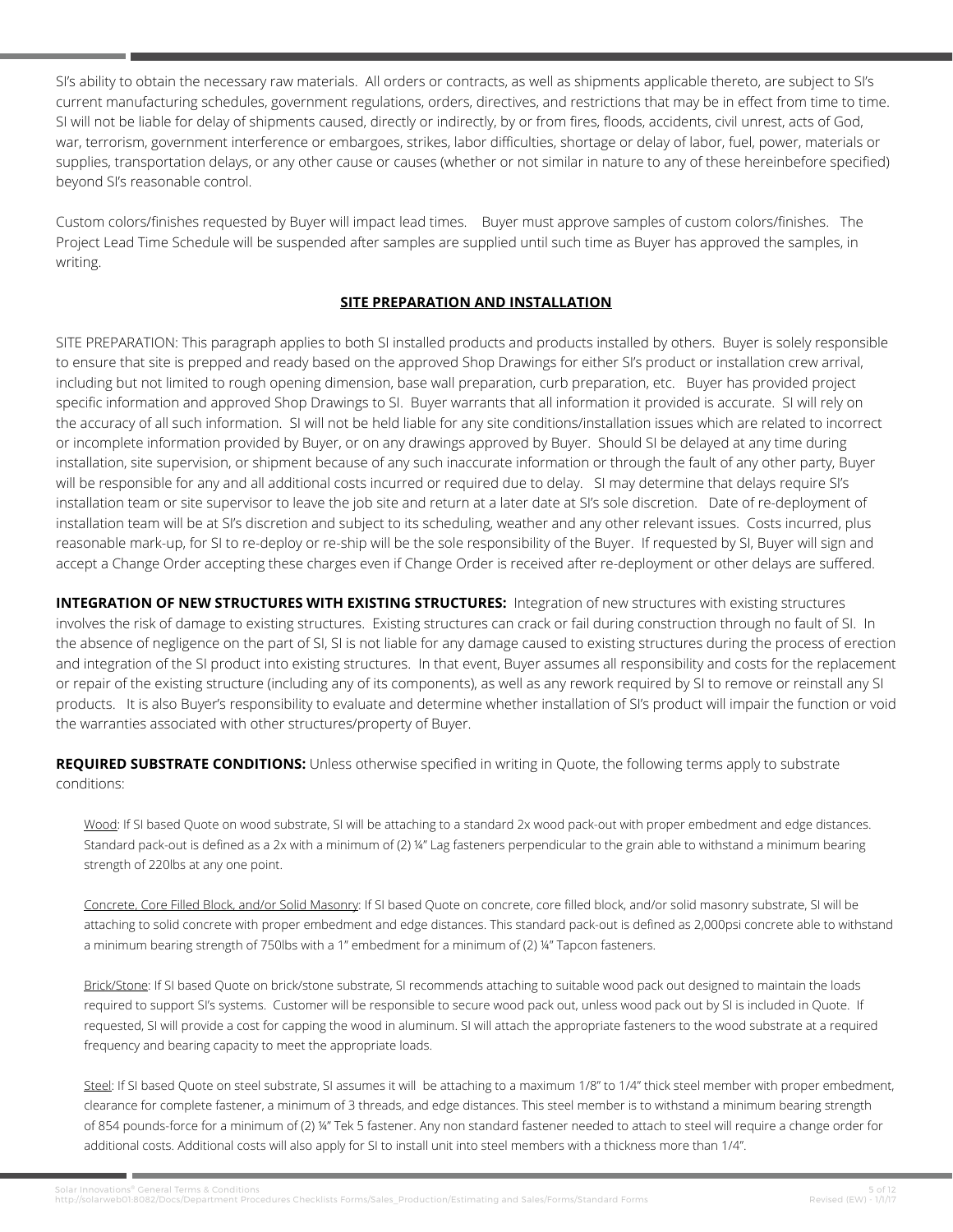Non Filled Masonry Block: If SI based Quote on non filled masonry block substrate, SI will be attaching to solid concrete with proper embedment and edge distances. This standard pack-out is defined as lightweight block able to withstand a minimum bearing strength of 250lbs with a 1" embedment for a minimum of (2) ¼" Tapcon fasteners, or medium weight block able to withstand a minimum bearing strength of 500lbs with a 1" embedment for a minimum of (2) ¼" Tapcon fasteners.

 It is the responsibility of the Buyer's engineer to ensure that the substrate used complies with these minimum standards. To attach to this pack-out, SI intends to use a standard qualified fastener for attachment purposes. Any non standard fastener needed to attach to concrete will require a Change Order for additional costs.

If any substrate is not prepared per the approved Shop Drawings, or if the base material does not meet the minimum specified bearing capacity, SI accepts no liability or responsibility for attachment. Buyer agrees to defend, indemnify, and hold SI harmless for any failures or damages caused as a result of fastening into such substrates.

**SCHEDULING:** Final installation dates will be determined after receipt of signed Shop Drawings, all required payments, current site pictures showing site is ready for install, together with all other completed applicable paperwork. All installation dates are subject to SI crew and personnel availability at time of installation, coordination of the work with other contractors on-site, and appropriate weather for safe installation per product type and job site requirements.

SI shall not be held responsible for installation delays due to events beyond SI's control including, but not limited to, acts of God, adverse weather conditions, product/supply shortages, supplier negligence, or Buyer/Contractor/Owner/Architect delays. Buyer/ Contractor/Owner/Architect delays may result in additional fees being assessed. If requested by SI, Buyer will sign and accept a Change Order accepting these charges even if Change Order is received by Buyer after re-deployment or other delays are suffered.

**FIELD MEASURE:** If project is within 150 miles of Solar's Pine Grove, PA, corporate facility, field measures will be scheduled within 2 weeks of date of written notification of site readiness, conditioned on the receipt of required payment and project information determined at the sole discretion of Solar Innovations, Inc. If project is more than 150 miles from Solar's Pine Grove, PA, corporate facility, field measures will be scheduled as determined upon notification of site readiness, conditioned on the receipt of required payment and project information determined at the sole discretion of Solar Innovations, Inc. All Field Measure dates are subject to SI availability. SI will not be liable for any consequential damages suffered by Buyer by reason of delay in field measure.

If Buyer has accepted SI's quoted field measure, Buyer will be entitled to one pre-scheduled site visit only. If upon arrival, site conditions have not progressed or are not completed in such a manner as to allow final field measure, Buyer will be responsible for field measure payment. SI will not be responsible to provide any additional visits for field measure unless SI agrees to an additional site visit through a signed Change Order that includes all additional costs and expenses incurred by SI. In the absence of an acceptable field measure, SI will provide the product based upon the final Buyer-approved Shop Drawings for dimensions and substrates.

**SI INSTALLATION:** Installation services may be offered to Buyer at the sole discretion of SI. . Prices are subject to final inspection of the job site conditions. Installation cost may be adjusted or installation services denied based on site conditions, prevailing and union labor, or demolition requirements where applicable. SI quote does not include field measurements, unless approved by SI in writing. SI assumes all shipments are to ground level only. Refer to Terms of Shipment section for further shipment information. If the product is installed above ground floor, a freight elevator of sufficient size, crane, hoist, or other type of acceptable equipment as to allow movement of materials without restriction must be made available at Buyer's expense. If that is not available, there will be an additional charge for a different means of transportation and unloading, including applicable labor. All staging and scaffolding is not included in installation and must be provided by Buyer to SI, where applicable. All electrical hook-up and wiring, plumbing, and other mechanical connections, together with restroom facilities, are executed/ provided by other unless specifically included in Quote. Installation may be noted as "plus expenses", which includes but is not limited to the following: lodging, food, tolls, parking, and unforeseen installation and construction costs. The above amount is calculated per job due to fluctuations in costs and conditions throughout our installation area. Demolition and removal of debris, including removal by dumpster, is not included in installation costs; should SI be forced to provide a dumpster or haul away debris, an additional charge will be required. SI reserves the right to adjust or substitute/alter installation crews based on availability and scheduling needs of SI. If Verizon cell phone service is not readily available at the site, Buyer must provide a land line or other phone service readily available for the benefit of SI Installation Crew.

SI will not be held responsible for any damage to the premises or anything on or around the premises during the installation process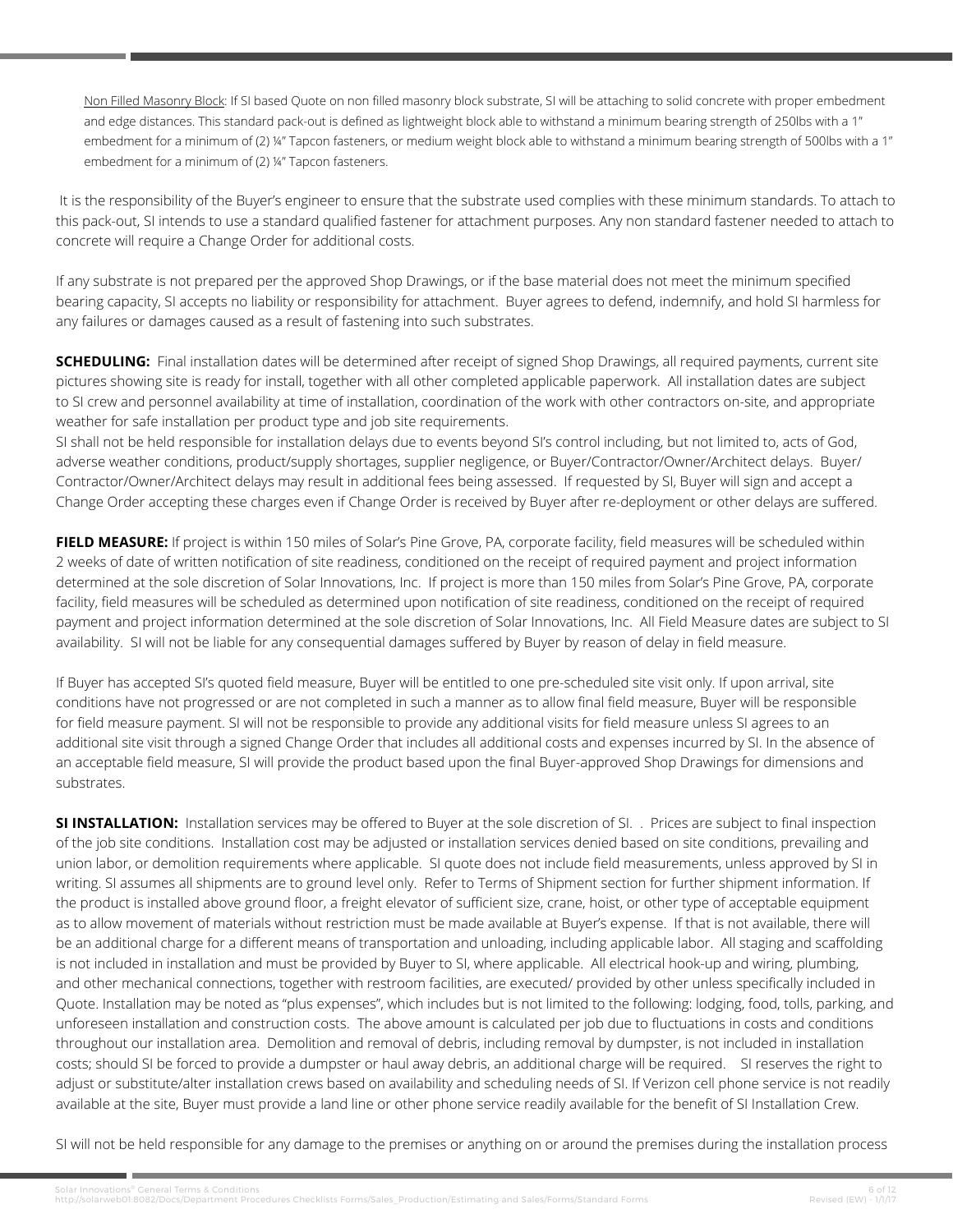or anytime before or thereafter, except in instances of gross negligence by SI. SI will not be held responsible for items that are lost, stolen, or damaged on the premises, from the premises, or around the premises, except in instances of gross negligence by SI. Unless specifically included in Quote, SI does not provide temporary, overnight, or weekend weather protection for the property of Buyer or the work of other trades. Buyer must arrange to protect installation site, as well as the work and equipment/property of other trades, to Buyer's own satisfaction. Buyer agrees to protect and/or cover all substrate conditions from inclement weather, frost, or other conditions that would adversely affect proper adhesion of sealant. Buyer must provide a secure location for storage of SI deliveries, as well as SI's equipment and materials during installation. SI does not provide finishing services to wood or other Products and will not be held responsible for finishing services required as a result of installation or any time before or thereafter.

Should SI be delayed at any time for any reason during the installation process at the fault of any other party, Buyer will be responsible for any and all additional costs incurred or required due to delay. Costs incurred plus reasonable mark-up for SI to redeploy will be at the sole responsibility of the Buyer. If requested by SI, Buyer will sign and accept a Change Order accepting these charges even if Change Order is received after re-deployment or other delays are suffered.

Buyer agrees to provide a safe workplace for SI's installation crew. Buyer is responsible to arrange for safe access to SI's work, including safe and dry walking surfaces. SI reserves the right to delay or cancel an installation by SI if, in SI's judgment, extreme weather, travel conditions, site or environmental conditions increase the risk of injury to SI's installation crew.

**JOB MEETINGS:** SI representative will attend progress or coordination meetings while SI crew onsite. Any other meetings shall be by telecommunication participation, unless agreed to in writing and Buyer agrees to time and expenses billing for meeting attendance.

**CLEANING:** Unless an accepted line item on the Quote, SI does not provide any cleaning of glazing or surfaces prior to or upon substantial completion. An industry expert in the cleaning of glazing and other materials should be consulted to ensure construction debris or dirt does not damage the glass or surface finish.

**PUNCH-LIST ITEMS:** Upon substantial completion of SI's installation, punch-list items shall be documented in writing and signed by Buyer or Buyer's authorized representative prior to SI's departure from the site. For projects that are installed by floor or staged installation, Buyer agrees to provide a timely punch-list for each floor or stage of installation. Any items not on the punch-list are waived. Buyer or Buyer's Authorized Representative MUST be available, at the time of completion by SI's install crew, to conduct a walk-through and create a punch-list. Absence from the site at that time by Buyer will be considered acceptance of the job as complete and free from punch-list items. Unless agreed otherwise in writing by SI, punch-list items will not be completed until payment is made in full for the original project, less only a dollar value assigned to outstanding punch-list items (not to exceed two times the reasonable value/cost of the punch-list items).

**FIELD TESTING:** Buyer acknowledges that, despite the best efforts of any manufacturer and/or installer, glass products have an inherent risk of failure in field testing. Transportation, installation, care and maintenance, etc. can affect the immediate performance of the products. In the event Buyer's project involves field testing, SI will be given the opportunity to investigate and evaluate any field testing failures involving its product or work. Consistent with AAMA 502-12 and/or AAMA 503-08, SI will be given every reasonable opportunity to remediate any failures that Buyer or any other party attributes to SI.

All field testing requirements must be disclosed in writing by Buyer prior to issuance of the Quote and must be specifically included on Quote by SI as an independent line item. All field testing must be executed in accordance with AAMA 502-12 (including but not limited to the static water pressure limit of 2/3 of the testing or rated laboratory performance) and/or AAMA 503-08 standards, especially with reference to test method, sampling, and remediation. If field testing is not included as a line item on SI's Quote, Buyer will pay all costs of SI's crews to investigate, evaluate, and remediate test failures. However, Buyer will not be responsible for any such costs determined by SI to be due to the fault of SI.

**SERVICE WORK:** Timing of service work is at discretion of SI and is subject to crew/technician availability, weather, scheduling requirement of SI or any other relevant issue. If Buyer requests work to be completed on-site in relation to this order or any subsequent orders in relation to this project, and it is found by SI that the work completed by SI was to correct errors, damage, inadequate installation, etc. by any other party, Buyer will pay SI for the reasonable cost of the service work and related expenses. Payment shall include the value of all parts provided, as well as to reimburse SI for related expenses and labor at its prevailing rates per man hour. SI will maintain lien rights and the right to void warranty for lack of payment.

**BUYER INSTALLATION:** Unless otherwise specifically provided, the Buyer has full responsibility for the installation of the goods. .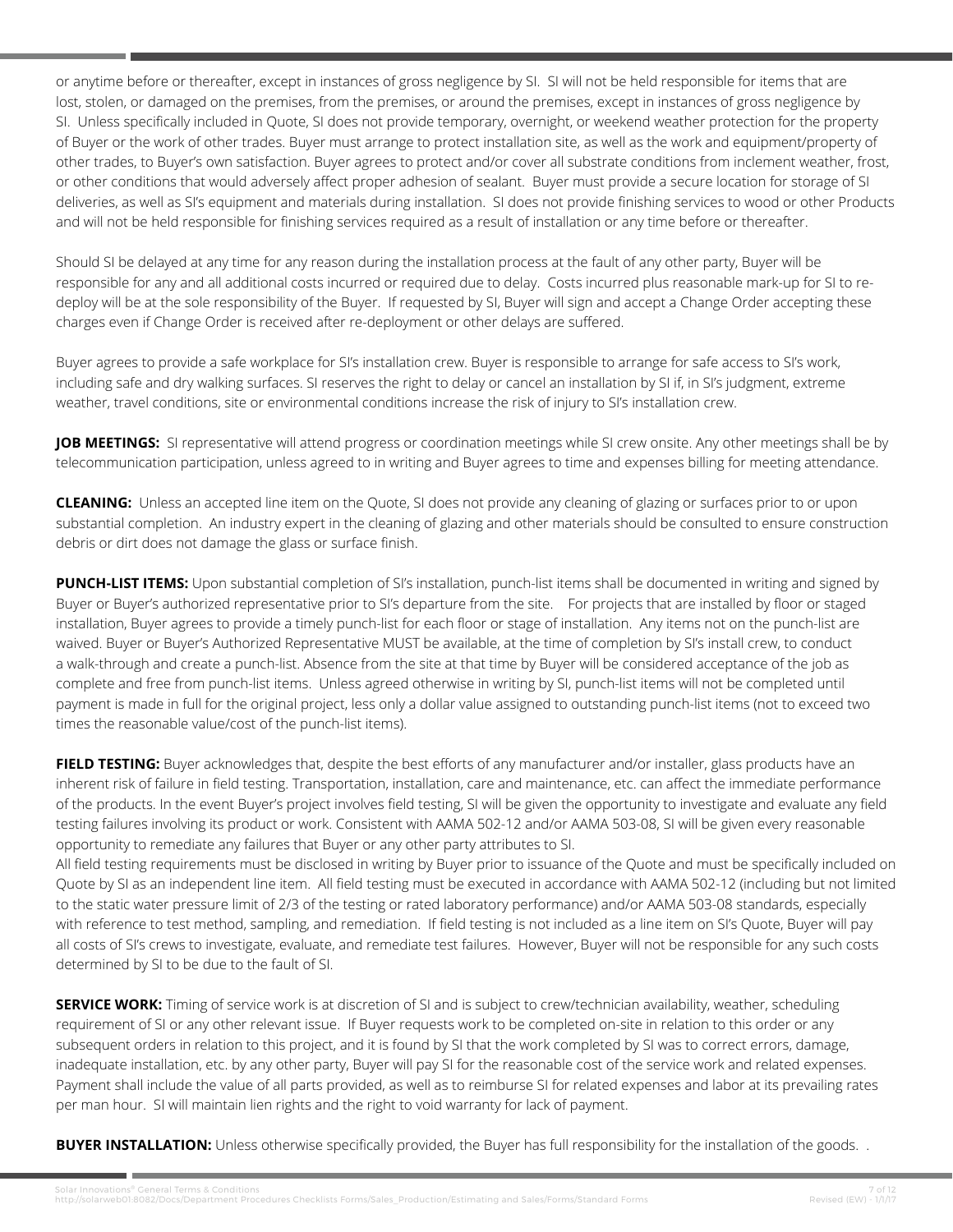Upon request, SI may provide contact information for independent installers who have experience in installing SI's products; however, SI shall not endorse, or be liable for, any work provided by independent installers.

Buyer shall defend, indemnify and hold SI harmless from any and all claims or causes of action relating to the installation by others of the product of SI. This duty to indemnify shall apply whether the product of SI was installed through a contractor hired by Buyer or any other party (including any independent installer whose name was provided by SI). Buyer's duty to indemnify SI shall apply to any and all claims or causes of action for bodily injury, property damage, product failure, breach of contract or otherwise made by any third party that alleges that the damages were caused, in whole or in part, by the manner of installing the product of SI. Buyer must provide independent counsel, at Buyer's expense, to defend SI from all claims in any lawsuit or claim in which it is asserted that the manner of installation of SI's products by others caused the damages. The duty to provide defense counsel at the expense of Buyer shall apply even if it is also alleged that the product of SI was defective or deficient in any way, provided that the manner of installation is alleged to have been a contributing factor to the loss. Further, Buyer shall have a duty to indemnify SI from any judgment in which Buyer or the installer retained by Buyer or other (including that installer's subcontractors) is determined to have been partially at fault for the loss. The duty to indemnify shall apply even if it is ultimately determined that the product of SI was deficient or defective, provided that the manner of installation is determined to have been a contributing factor to the loss. The parties agree that Buyer's duty to provide a defense and indemnify SI shall be to the fullest extent permitted under applicable law.

**SITE SUPERVISOR:** If Buyer has accepted SI's quoted line item to supply a Site Supervisor, that individual will provide guidance and recommendations for the benefit of Buyer. SI's Site Supervisor will not be responsible for the outcome of installation, rework on the project, or meeting of any project specifications, nor will SI warrant any installation. All such responsibility will remain with Buyer. While SI may communicate to Buyer issues relating to installation or site preparation, SI does not assume responsibility for installation inconsistent with their manuals and Shop Drawings. SI's quoted line item includes specific time frames for Site Supervisors. SI may decline requests for additional time on site, regardless of the project's progress or state at time of Site Supervisors scheduled departure, after meeting quoted obligation. If SI Site Supervisor does remain on site to assist Buyer beyond quoted obligation, Buyer will pay SI quoted daily, rate plus expenses. All working supervisor additions are accrued at a minimum charge of \$1,600.00 per 8-hour day per person plus expenses, with an additional minimum charge of \$250.00 per hour per person beyond an 8-hour day, unless otherwise agreed to by SI in writing.

#### **REGULATORY AND TECHNICAL REQUIREMENTS**

**LICENSES/FEES/PERMITS/INSPECTIONS:** Any and all applicable licenses, fees, and/or permits required for the Project are the sole responsibility of the Buyer. Where applicable, Buyer shall secure and pay for all permits, fees, licenses, and inspections by all government agencies necessary for proper execution, completion and approval of SI's work. Buyer shall be liable to SI for all costs incurred by SI as a result of the Buyer's failure to secure and pay for any permits, fees, licenses, and inspections. Buyer is required to obtain approval/acceptance from Local Code Officials with regard to product manufacturing, specification, and performance prior to Quote acceptance.

Unless indicated otherwise in writing, SI's Quote assumes that the project's jurisdiction does not require any licensing or registration for contractors. If SI learns of such a requirement after Quote acceptance, SI may withdraw from the project and cancel the contract, without penalty or obligation. If SI can provide compliance with licensing and/or registration requirements, this provision shall not prevent the parties from negotiating amended terms to delay or modify the contract.

**BUILDING CODES:** SI's structures are designed to meet or exceed most known building code requirements. The Buyer should be aware that different localities may have different code requirements pertaining to glazed structures. Interpretation of building code criteria and compliance with it is the sole responsibility of the Buyer or its agent(s). It is recommended that Buyer obtain approval/ acceptance from any state, local, or other code officials prior to Quote acceptance. SI SHALL NOT BE HELD LIABLE IN ANY RESPECT OR FOR ANY COSTS, CLAIMS OR DAMAGES RESULTING FROM NONCOMPLIANCE IN ANY WAY WITH APPLICABLE LOCAL, STATE OR NATIONAL BUILDING CODE REQUIREMENTS.

**INSURANCE:** SI carries insurance coverage. Amounts of coverage are available for Buyer's review upon request. Any cost adjustment necessary to increase the coverage to meet Buyer stipulated insurance requirements (above what SI currently carries) will be the responsibility of the Buyer. Certificates of Insurance are available upon request.

**BUYER REQUEST FOR ADDITIONAL MATERIALS/SERVICES:** SI will not grant any allowance or honor any back charge. Custom jobs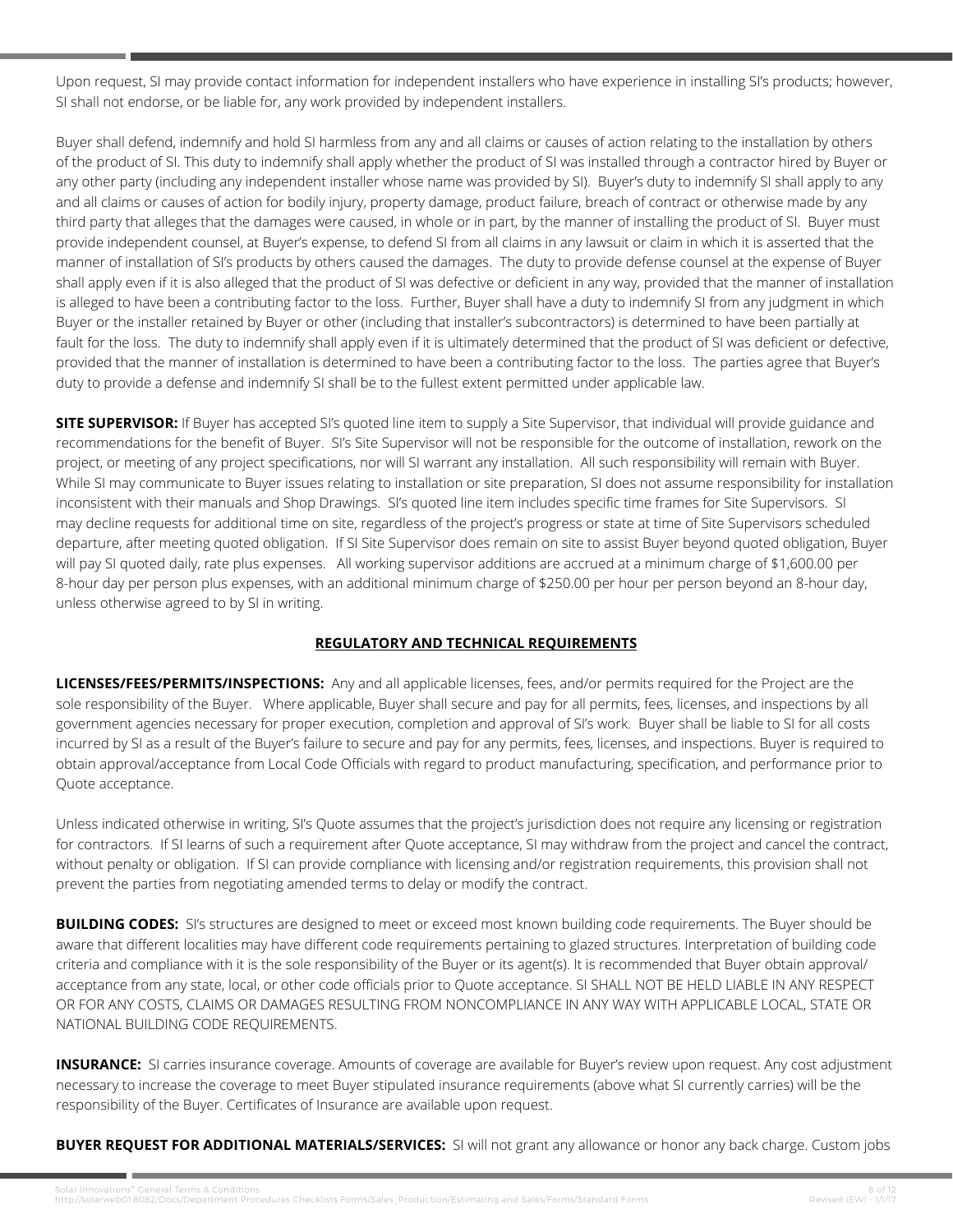require numerous custom parts, and SI will be held harmless by the Buyer from any shortages, as long as it exercises due diligence in reducing such shortages. These types of requests shall follow SI's Service Proposal process. Any or all additional material needed to complete a job will be shipped standard ground.

**PERMISSIBLE VARIATIONS, STANDARDS, AND TOLERANCES:** Except in the particulars specified by Buyer and expressly agreed to in writing by SI, all goods to be manufactured by SI shall be produced in accordance with SI's standard practices. All goods, including goods produced to meet exact specifications, shall be subject to tolerances and variations consistent with usages of the trade and regular factory practices concerning dimensions, weight, finish, straightness, section, composition, and mechanical properties, normal variation in surface, internal conditions, quality, deviations from tolerances, and variations consistent with practical testing and inspection methods. SI reserves the right to substitute comparable components and parts that do not impair function or overall appearance of its product.

**ENGINEERING AND DESIGN:** Shop Drawings provided may illustrate various anchoring clips available through SI. Each clip is engineered and designed to withstand a specified maximum allowable load based on the strength of the clip material and fasteners joining the clips to SI's materials. Since underlying bearing materials are unknown to SI, SI cannot determine the appropriate anchoring conditions. Consult with a registered architect or engineer to obtain the loading condition requirements under local building codes in order to select the appropriate anchoring fasteners and clips to the existing structure. Where the underlying bearing materials are either unknown or found to be unsuitable by others, Buyer should consider other means of supporting the ridge loads such as a column supported ridge beam. Where a column supported ridge beam is recommended, footers shall be supplied by others. Any increased engineering or material needs will be at the expense of the Buyer, unless otherwise agreed to in writing by SI. Quote is subject to an engineering review by SI before the project is released to drafting. SI reserves the right to withdraw bid or adjust price after Buyer has provided final/revised design requirements including but not limited to seismic and/or hurricane regulations. SI does not recommend glass being provided by Buyer or warrant panel sizing if glass is provided by Buyer. It is the Buyer's responsibility to confirm panel sizes when glazing panels and adjusting shims to SI's panel sizing per Shop Drawings.

**ENVIRONMENTAL CONSIDERATIONS:** Buyer shall determine the suitability of a quoted product for intended use relative to live and dead loading requirements, design, thermal considerations, climate conditions, mold, icing, and condensation mitigation, and conformance to all building codes.SI can provide preliminary design data only and it should be verified by a qualified professional. Extreme weather conditions during installation or upon project completion can impact product performance. Extreme cold or high humidity can cause unexpected condensation or other performance issues. Structural design, including features such as concrete buildings, radiant heat, or other factors, can impact product performance. Buyer agrees to consult with Buyers' design professionals to determine whether Buyer's environmental conditions are suitable for SI's product. Buyer agrees SI has no responsibility for product failure due to environmental conditions.

**SPECIAL ORDERS:** If any material to be manufactured and/or sold by SI to meet Buyer's particular specifications or requirements is not part of SI's standard line offered by it in the usual course of SI's business, Buyer agrees to defend, protect, and hold harmless SI against all claims, of actual or alleged infringement of any United States or foreign patent, copyright, trademark, or other intellectual/ proprietary rights of any other party..

#### **WARRANTIES AND LIMITATIONS**

## **BUYER'S FAILURE TO PAY ALL SUMS DUE IN STRICT ACCORDANCE WITH SI TERMS AND CONDITIONS/QUOTE WILL VOID APPLICABLE WARRANTIES.**

**WARRANTY:** Buyer agrees SI's standard warranty will apply. SI's warranty can be viewed, downloaded, and printed from our website at www.solarinnovations.com under the "Information" heading, or simply ask one of our representatives to provide a copy.. Warranty is valid upon the receipt of interior and exterior photographs of the completed project submitted through the SI warranty registration webpage.

**BUYER'S INSPECTION OF GOODS:** Buyer shall inspect the goods ordered not later than five (5) business days after receipt. If the goods do not conform to the contract between Buyer and SI or are damaged or defective, Buyer shall notify SI in writing of such nonconformity or defect (and supply accompanying pictures of defect or nonconformity) no later than five (5) business days after delivery and afford SI a reasonable opportunity to inspect the goods. Buyer assumes all risk of untimely notification to SI of non-conforming goods or goods damaged during transport that do not meet the notification requirements of the carrier's claims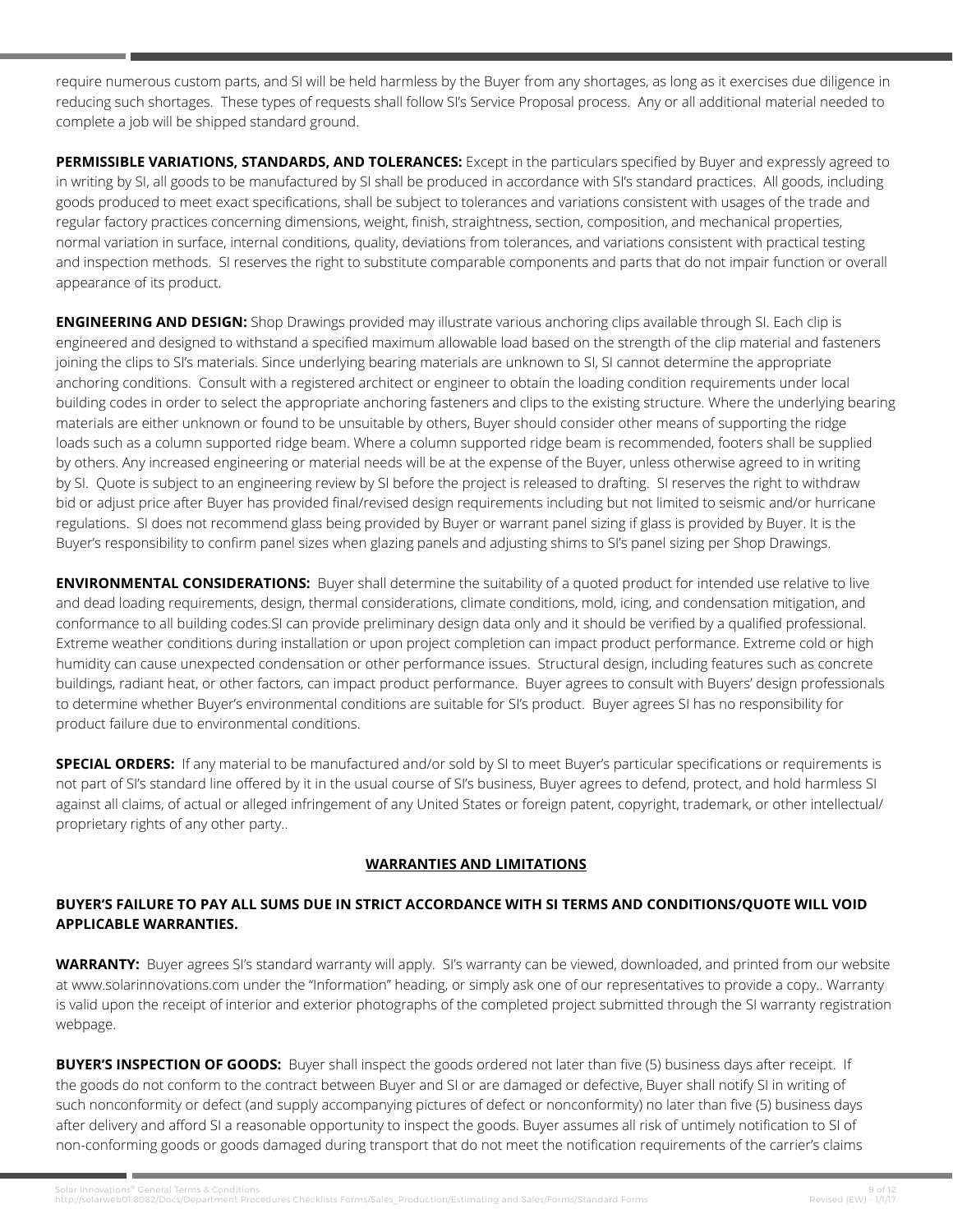procedures. Buyer shall not return any goods without the prior written consent of SI. If, in SI's opinion, the goods are defective or do not conform to the contract between Buyer and SI, SI shall furnish instructions for their disposition. Every claim on account of defective or nonconforming goods or due to any other cause shall be deemed waived by Buyer, unless made to SI in writing within five (5) business days of Buyer's receipt of the goods to which such claim relates. Failure to give such notice, including all supporting documentation and photographs, shall be conclusively deemed acceptance of the goods by the Buyer.

**BUYER'S REMEDY:** Buyer's sole and exclusive remedy for nonconforming or defective goods shall be replacement or repair of such goods by SI at the original point of shipment. If installation by SI, Buyer's sole and exclusive remedy shall be repair of any defective performance. In all instances, SI will be given the reasonable opportunity, following written notice from Buyer, to issue and implement a plan to correct any deficient performance. SI must correct performance within a reasonable time, subject to existing material, production and installation lead times of SI. Buyer shall take no corrective action itself or by others while SI is in compliance with this paragraph. SI shall not be liable for the cost of any labor or materials expended by others prior to reasonable efforts by SI to correct performance. In no event shall SI be liable for any special, direct, indirect, incidental, or consequential damages to anyone by reason of the fact that such goods that are delayed, defective or nonconforming. SI SHALL NOT BE LIABLE FOR ANY OTHER COSTS, EXPENSES, CLAIMS, OR DAMAGES OF ANY KIND HOWSOEVER CAUSED, WHETHER FORESEEABLE OR NOT, INCLUDING (WITHOUT LIMITATION) ANY INDIRECT, CONSEQUENTIAL, INCIDENTAL, HOARDING, OR SPECIAL DAMAGES. SI CANNOT BE LIABLE FOR LIQUIDATED OR DELAY DAMAGES UNDER ANY CIRCUMSTANCES. The Buyer, by acceptance of the Quote, expressly waives any right to all such costs, expenses, claims, and damages. Liability of SI is limited to the repair or replacement of the defective part and/ or installationbut never more than the original contract price. If known nonconforming goods are shipped at the direction of Buyer, Buyer assumes all responsibility and cost to install or retrofit goods with conforming parts to be supplied at a later date by SI.

**OPERABLE PRODUCTS:** Operable sloped and vertical vent products should not be operated when there is excessive snow, ice, or any other weight on the product. Operable sloped and vertical vent products must remain free of debris for proper operation. Operable sloped and vertical vent products should not be operated when the wind is blowing in excess of 50 mph, based on an exposure rating of B. Failure to comply with these limitations will void the warranty on the operable sloped and vertical vent products or any component thereof. SI shall not be liable for damage to Buyer's structure or items contained therein due to Buyer misuse of product or failure to close product openings during inclement weather.

Due to the moving parts, operable skylights have a greater inherent risk for air and water infiltration and malfunction through an outside agency. Items which cannot tolerate moisture should not be placed near/under the skylight's opening. Even if utilized on skylights, rain sensors can malfunction or user error (not closing the skylight) can create a hazardous environment for the items near/ under the opening. Proper planning for the space below the skylight, and the space's contents, is critical for appropriate use. Solar Innovations, Inc. accepts no liability for damage on any items placed near/under the opening due to water penetration.

**GLAZING:** Variations in glazing tints occur in colors, coatings, and inter layers and may vary by batch. Industry standards govern the acceptance of these variations. Monolithic glazing may cause condensation to occur on glass surface. SI recommends using insulated glass to minimize condensation caused by temperature differentials. Condensation may still occur in high moisture environments, such as pool enclosures or greenhouses.

**CUSTOMER SUPPLIED/SPECIFIED ITEMS:** All hardware and accessories supplied or requested by Buyer that are outside of SI's standard offerings, including custom hardware specified by Buyer, will be at Buyer's risk and SI cannot be held liable for any nonconformance issues, non-performance issues, or any other claims. Hardware must be supplied to SI prior to drawing approval. Buyer must supply CAD drawings or additional costs for drafting will apply. Buyer is responsible to confirm compatibility of hardware with SI product. SI will not maintain hardware or supply warranty on hardware provided by Buyer. If hardware is not compatible with SI product, Buyer is responsible for all replacement costs.

#### **SHIPMENT**

**TERMS OF SHIPMENT:** Terms of shipment are FOB SI dock (Pine Grove, PA). If accepted on Quote, SI will arrange shipment with a third party common carrier for the convenience of Buyer. Thereafter, the shipment of the goods shall be at Buyer's risk. SI shall use its best judgment in choosing the best third party common carrier for the specific shipment; however, SI shall not be held responsible nor liable for deficient delivery by the third party common carrier. SI will work diligently with Buyer to resolve any issues with the third party common carrier. All claims and allowances for damage to the goods incurred in transit must be filed solely against and presented to the common carrier by the Buyer.

Solar Innovations® General Terms & Conditions 10 of 12 http://solarweb01:8082/Docs/Department Procedures Checklists Forms/Sales\_Production/Estimating and Sales/Forms/Standard Forms Revised (EW) - 1/1/17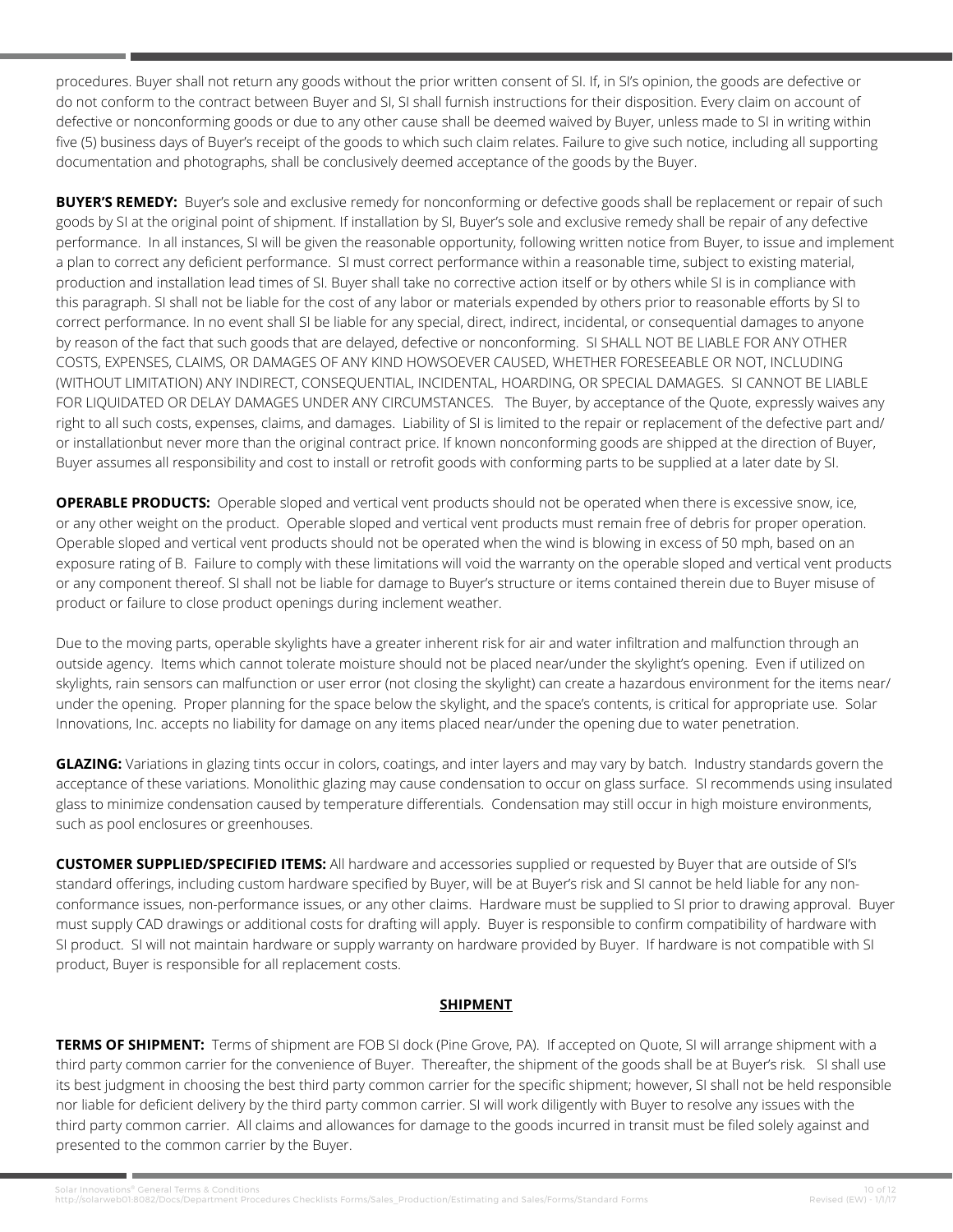In case of delivery by SI's own fleet, SI shall not be responsible or liable for delay or damage to the shipment after it leaves SI's dock (Pine Grove, PA), irrespective of the cause of the delay or damage. In the event of damage during transit by SI's fleet, SI will refabricate the project in a time frame consistent with the original lead time in the Quote.

If Buyer does not authorize shipment from SI's property for more than fifteen (15) days from the date the goods are completed and ready for shipment, monthly storage fees will be assessed at 2% of total contract price or \$200 per month, whichever is greater. SI retains title until storage fees due are paid in full.

**SI STANDARD SHIPMENT:** Quoted shipping assumes a standard size common carrier closed trailer with crates being hand unloaded or removed with a forklift by the Buyer. SI will make every reasonable attempt to coordinate alternate arrangements between the Buyer and the common carrier; however, alternate arrangements are subject to availability and logistics at the time of shipment as shipping costs are estimates only, and are not available in all areas. Additionally, SI will select the common carrier that is best suited for SI's needs at the time of shipment. Buyer is solely responsible for increases in shipping costs. If Buyer's requests and/or requires special crating that is not part of accepted Quote, Buyer agrees to pay for increased costs, plus reasonable mark-up, to cover the increase in time and materials required for specialized crates. If requested by SI, Buyer will sign and accept a Change Order accepting these charges. SI will invoice Buyer accordingly.

**TITLE:** Unless shipment is by SI's own fleet, title of the manufactured product passes to Buyer upon loading with Buyer's common carrier at SI's dock. SI shall retain a security interest in all such shipments until full payment is received. Upon transfer of title, all responsibility to insure any such shipment against loss rests solely with Buyer.

**DAMAGED SHIPMENTS:** Buyer shall not reject damaged shipments, but shall accept same and preserve its remedies against the appropriate party. If shipments are damaged while in the possession of the carrier, Buyer or any party other than SI, Buyer will be responsible for any and all additional costs and expenses, including re-fabrication, shipment of replacement components and/ or remobilization of Site Supervisor or Installation crew, incurred by SI as a result of damaged shipment. All damages, suspected damages, or quantity shortages, as viewed upon arrival, must be clearly noted on the Proof of Delivery with a Buyer representative's signature. Buyer must immediately notify SI of any such events, in writing.

#### **MISCELLANEOUS CONTRACT PROVISIONS**

**AUTHORITY:** The individual(s) that executed the Quote on behalf of Buyer warrants that he/she has the full authority of Buyer to do so. It is agreed that SI shall be entitled to rely upon email approvals, facsimile and/or other forms of electronic signatures from Buyer's representatives in all matters. Said email approvals, facsimile and/or other forms of electronic signatures shall be binding and deemed to carry the full force and effect of original ink signatures directly signed by the Buyer.

**RIGHT OF USE:** SI reserves the right to bid/quote any project to other customers of SI. SI shall have the right at any time, and from time to time, to photograph, or otherwise create copies, renderings or drawings, of the project and to reproduce or publish such items for any purpose. Any photographs or renderings of projects used by Buyer for marketing purposes must acknowledge SI as manufacturer. Warranty validation requires the receipt of interior and exterior photographs of the completed project. Buyer approves for publication (by print, electronic, presentation media or other means) any photographs, renderings, digital or print media of project provided by Buyer to SI. Buyer represents and warrants to SI that Buyer has the authority to authorize and license rights of use to SI. . Buyer will defend, indemnify and hold SI harmless from claims of any third party arising out of SI's use of any such materials. All pricing provided assumes full rights will be provided.

**APPLICABLE LAW:** These terms and conditions and all orders placed by Buyer with SI hereunder shall be governed by and construed in accordance with the laws of the Commonwealth of Pennsylvania, notwithstanding any conflict of laws and rules. If any clause herein conflicts with applicable state law of the project's location, applicable law will govern. All other clauses not in conflict with this document will remain applicable.

**STATUTE OF LIMITATION:** Any suit or action of Buyer for breach of contract, including a claim for breach of warranty, must be brought within one year of the date on which the cause of action occurred. Unless otherwise provided by applicable law, any such cause of action will accrue upon the date of shipment of the goods to Buyer or Buyer's agent or contractor or date of substantial

11 Io f 12 (1) Solar Innovations® General Terms & Conditions<br>http://solarweb01:8082/Docs/Department Procedures Checklists Forms/Sales Production/Estimating and Sales/Forms/Standard Forms Revised (EW) - 1/1/17